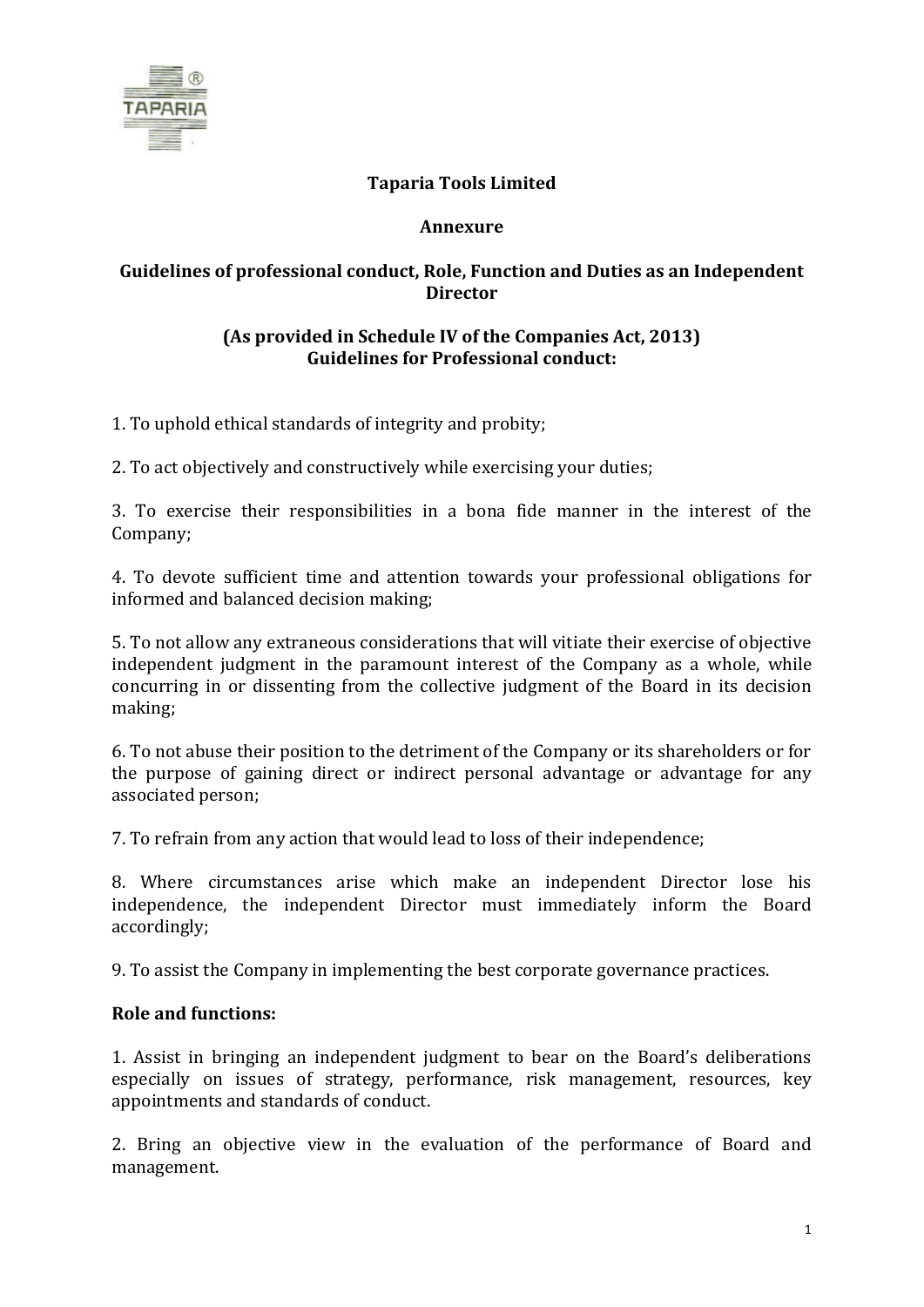

3. Scrutinise the performance of management in meeting agreed goals and objectives and monitor the reporting of performance.

4. Satisfy yourself on the integrity of financial information and that financial controls and systems of risk management are robust and defensible.

5. Safeguard the interests of all stakeholders, particularly the minority shareholders.

6. Balance the conflicting interest of the stakeholders.

7. Determine appropriate levels of remuneration of executive directors, key managerial personnel and senior management and have a prime role in appointing and where necessary recommend removal of executive directors, key managerial personnel and senior management.

#### **Duties:**

1. Moderate and arbitrate in the interest of the Company as a whole, in situations of conflict between management and shareholder's interest.

2. Undertake appropriate induction and regularly update and refresh your skills, knowledge and familiarity with the Company.

3. Seek appropriate clarification or amplification of information and, where necessary, take and follow appropriate professional advice and opinion of outside experts at the expense of the Company.

4. Strive to attend all meetings of the Board including a Separate meeting of the independent director.

5. Participate constructively and actively in the committees of the Board in which you are chairperson or member.

6. Strive to attend the general meetings of the Company.

7. Where you have concerns about the running of the Company or a proposed action, ensure that these are addressed by the Board and, to the extent that they are not resolved, insist that your concerns are recorded in the minutes of the Board meeting.

8. Keep yourself well informed about the Company and the external environment in which it operates.

9. Not to unfairly obstruct the functioning of an otherwise proper Board or committee of the Board.